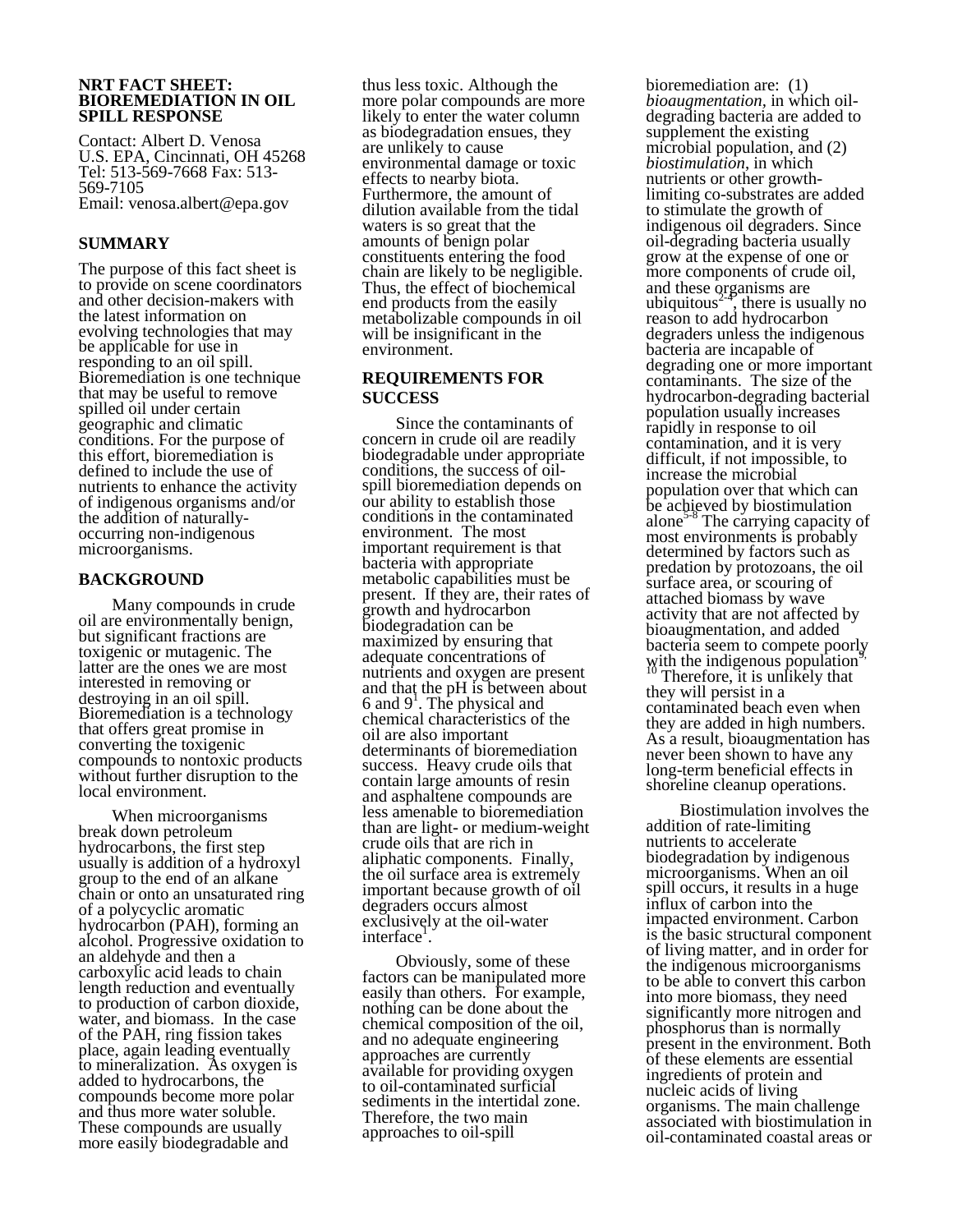tidally influenced freshwater rivers and streams is maintaining optimal nutrient concentrations in contact with the oil.

#### **NUTRIENT APPLICATION**

Effective bioremediation requires nutrients to remain in contact with the oiled material, and the concentrations should be sufficient to support the maximal growth rate of the oil-degrading bacteria throughout the cleanup operation.

Marine Environments. With respect to the marine environment, contamination of coastal areas by oil from offshore spills usually occurs in the intertidal zone where the washout of dissolved nutrients can be extremely rapid. Oleophilic and slow-release formulations have been developed to maintain nutrients in contact with the oil, but most of these rely on dissolution of the nutrients into the aqueous phase before they can be used by hydrocarbon degraders. Therefore, design of effective oil bioremediation strategies and nutrient delivery systems requires an understanding of the transport of dissolved nutrients in the intertidal zone.

Transport through the porous matrix of a marine beach is driven by a combination of tides, waves, and flow of freshwater from coastal aquifers. Tidal influences cause the groundwater elevation in the beach and the resulting hydraulic gradients to fluctuate rapidly. Wave activity affects groundwater flow through two main mechanisms. First, when waves run up the beach face ahead of the tide, some of the water percolates vertically through the sand above the water line and flows horizontally when it reaches the water table. Waves can also affect groundwater movement in the submerged areas of beaches by a pumping mechanism that is driven by differences in head between wave crests and troughs.

In 1994 and later in 1995, tracer studies were conducted<br>on the shapelines of Delaysera<sup>11</sup> on the shorelines of Delaware<sup>1</sup> and  $Maine<sup>12</sup>$  to study the rate of nutrient transport in low and high energy, sandy beaches. The Delaware work showed that the

rate of tracer washout from the bioremediation zone (i.e., upper 25 cm below the beach surface) was more rapid when tracer was applied at spring tide than at neap tide, but the physical path taken by the tracer plume moved vertically into the beach subsurface and horizontally through the beach in a seaward direction. Vertical transport was driven by waves, whereas horizontal transport was driven by tides. The Maine work suggested that surface application of nutrients would be ineffective on high-energy beaches because most of the nutrients will be lost to dilution at high tide. On low energy beaches, however, this is an effective and economical<br>bioremediation strategy. Nutrients that are released from slow-release or oleophilic formulations will probably behave similarly to the dissolved lithium tracer that was used in the study. Thus, they will not be effective on high-energy beaches unless the release rate is high enough to achieve adequate nutrient concentrations while the tide is out. Subsurface application of nutrients might be more effective on high-energy beaches. Since crude oil does not penetrate deeply into most beach matrices, however, nutrients must be present near the beach surface to effectively stimulate bioremediation. Since nutrients move downward and seaward during transport through the intertidal zone of sandy beaches, nutrient application strategies that rely on subsurface introduction must provide some mechanism for insuring that the nutrients reach the oilcontaminated area near the surface.

Freshwater Environments.<br>With respect to freshwater shorelines, an oil spill is most likely to have the greatest impact on wetlands or marshes rather than a wide shoreline zone like a marine intertidal zone. Less research has been conducted in these types of environments, so it is not yet known how well bioremediation would enhance oil removal. By the year 2000, however, data will be available from an intentional oil spill study being conducted jointly by the U.S. EPA and Fisheries and

Oceans-Canada on a freshwater shoreline of the St. Lawrence River in Quebec. This study is examining bioremediation with nitrate and ammonium in the presence and absence of wetland plant species (*Scirpis americanus)*. However, the same principles apply to this type of environment as a marine environment, namely, that nutrients must be maintained in contact with the degrading populations for a sufficient period of time to effect the enhanced treatment. There is an added complication in a wetland, however. Oil penetration is expected to be much lower than on a porous sandy marine beach. Below only a few centimeters of depth, the environment becomes anaerobic, and petroleum biodegradation is likely to be much slower even in the presence of an adequate supply of nitrogen and phosphorus. Technology for increasing the oxygen concentration in such an environment is still undeveloped, other than reliance on the wetland plants themselves to pump oxygen down to the rhizosphere through the root system.

Soil Environments. Landfarming techniques for treating oil spills on soil have been used extensively for years by petroleum companies and researchers. Again, the same principles apply: maintenance of an adequate supply of limiting nutrients and electron acceptors (nitrogen, phosphorus, and oxygen) in contact with the degrading populations throughout the entire treatment period. For surface contamination, maintenance of an adequate supply of oxygen is accomplished by tilling. The maximum tilling depth is limited to about 15 to 20 inches, however. If the contamination zone is deeper, other types of technologies would have to be used, such as bioventing, composting, or use of biopiles, all of which require addition of an external supply of forced air aeration.

## **FIELD EVIDENCE FOR BIOREMEDIATION**

Demonstrating the effectiveness of oil spill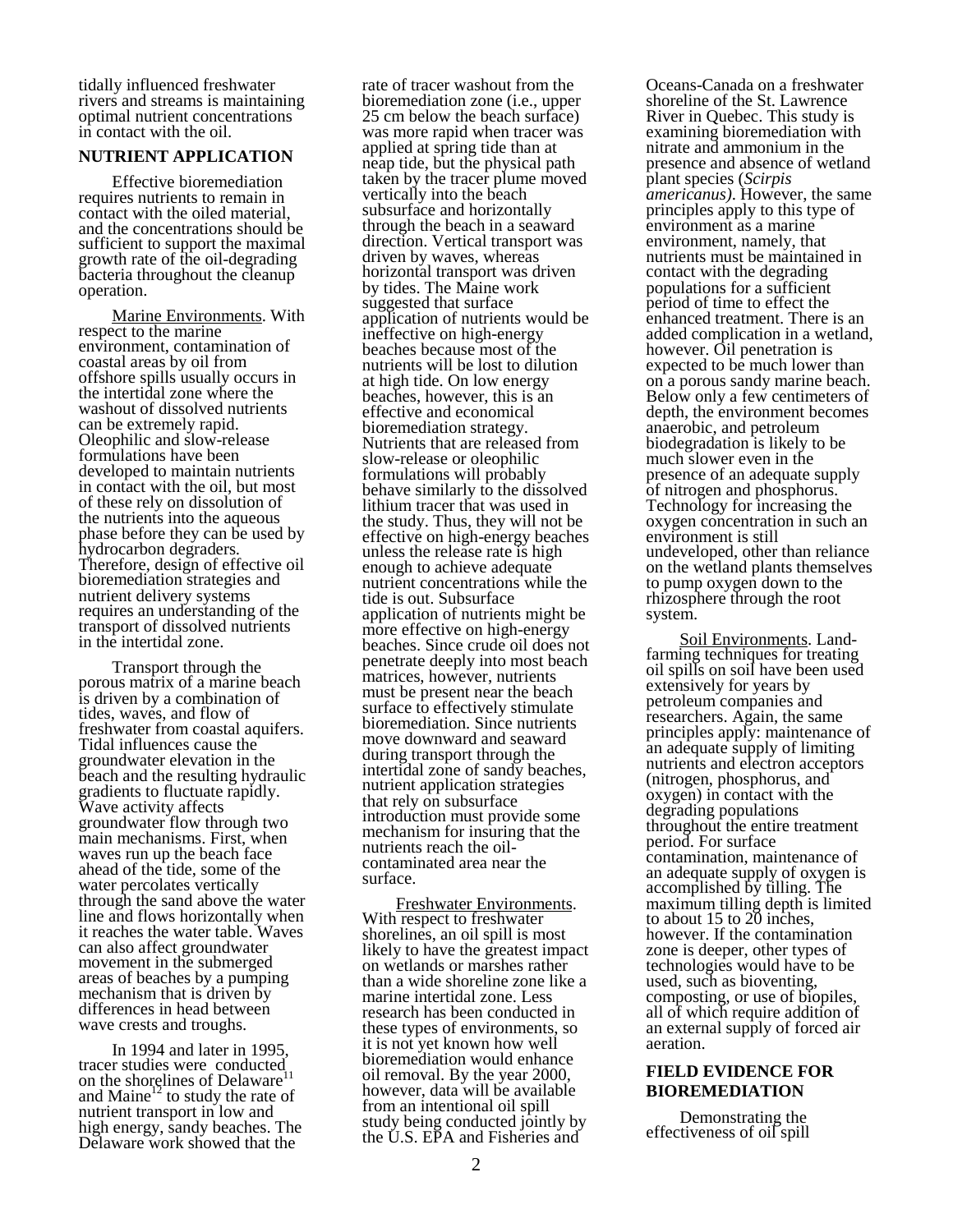bioremediation technologies in the field is difficult because the experimental conditions cannot be controlled as well as is possible in the lab. Nevertheless, well-designed field studies can provide strong evidence for the success of a particular technology if one can convincingly show that (1) oil disappears faster in treated areas than in untreated areas and (2) biodegradation is the main reason for the increased rate of disappearance. Convincing demonstration of an increased rate of oil degradation was provided from a field study conducted during the summer of 1994 on the shoreline of Delaware Bay<sup>13</sup>. Although substantial hydrocarbon biodegradation occurred in the untreated plots, statistically significant differences between treated and untreated plots were observed in the biodegradation rates of total alkane and total aromatic hydrocarbons. First order rate constants for disappearance of individual hopane-normalized alkanes and PAHs were computed, and the patterns of loss were typical of biodegradation. Significant differences were not observed between plots treated with nutrients alone and plots treated with nutrients and an indigenous inoculum of oil degraders from the site. The high rate of oil biodegradation that was observed in the untreated plots was attributed to the relatively high background nitrogen concentrations that were measured at the site.

# **OTHER RESEARCH**

Continuing research is ongoing to evaluate bioremediation and phytoremediation (plant-assisted enhancement of oil biodegradation) for their applicability to clean up oil spills contaminating salt marshes and freshwater wetlands. Data will be available in the year 2000 for the freshwater wetland study and 2001 for the salt marsh. By December of 2000, EPA is planning to produce a draft guidance document detailing the use of bioremediation for sandy marine beaches and freshwater wetlands. EPA is also studying the biodegradability of nonpetroleum oils (vegetable oils and animal fats) and their impacts on the environment during biodegradation. Reports will be available some time in 2000.

## **CONCLUSION**

In conclusion, bioremediation is a proven alternative treatment tool that can be used to treat certain aerobic oil-contaminated environments. Typically, it is used as a polishing step after conventional mechanical cleanup options have been applied. It is a relatively slow process, requiring weeks to months to effect cleanup. If done<br>properly, it can be very costeffective, although an in-depth economic analysis has not been conducted to date. It has the advantage that the toxic hydrocarbon compounds are destroyed rather than simply moved to another environment. The biggest challenge facing the responder is maintaining the proper conditions for maximal biodegradation to take place, i.e., maintaining sufficient nitrogen and phosphorus concentrations in the pore water at all times  $(-5-10 \text{ mg } N/L)$ . Based on solid evidence from the literature, it appears that addition of exogenous cultures of microorganisms will not enhance the process more than simple Bioremediation is not considered<br>a primary response tool, although it could be so used if the spilled oil does not exist as free product and if the area is remote enough not to require immediate cleanup to satisfy a tourism industry. If the affected environment is a high energy shoreline, bioremediation will be less likely effective than on a lower energy shoreline. Application of dry granular fertilizer to the impact zone is probably the most cost-effective way to control nutrient concentrations.

## **REFERENCES**

(1) Altas, R.M. and R. Bartha. 1972. Degradation and mineralization of petroleum in sea water: Limitation by nitrogen and phosphorous. Biotech. Bioeng. 14: 309- 318.

- (2) Mulkins-Phillips, G.J. and J.E. Stewart. 1974. Distribution of hydrocarbon-utilizing bacteria in northwestern Atlantic waters and coastal sediments. Can. J. Microbiol. 20: 955- 962.
- (3) Roubal, G. and R.M. Atlas. 1978. Distribution of hydrocarbon-utilizing microorganisms and hydrocarbon biodegradation potentials in Alaskan continental shelf areas. Appl. Environ. Microbiol. 35: 897-905.
- (4) Atlas, R.M. 1981. Microbial degradation of petroleum hydrocarbons: an environmental perspective. Microbiological Rev. 45: 180-209.
- (5) Jobson, A.M., M. McLaughlin, F.D. Cook, and D.W.S. Westlake. 1974. Appl. Microbiol. 27:166-171.
- (6) Westlake, D.W.S., A.M. Jobson, and F.D. Cook. Canad. J. Microbiol. 24:245-260.
- (7) Lee, K. and E.M. Levy. 1987. Proc. 1987 International Oil Spill Conference, American Petroleum Institute, Washington, D.C.
- (8) Lee, K., G.H. Tremblay, J. Gauthier, S.E. Cobanli,